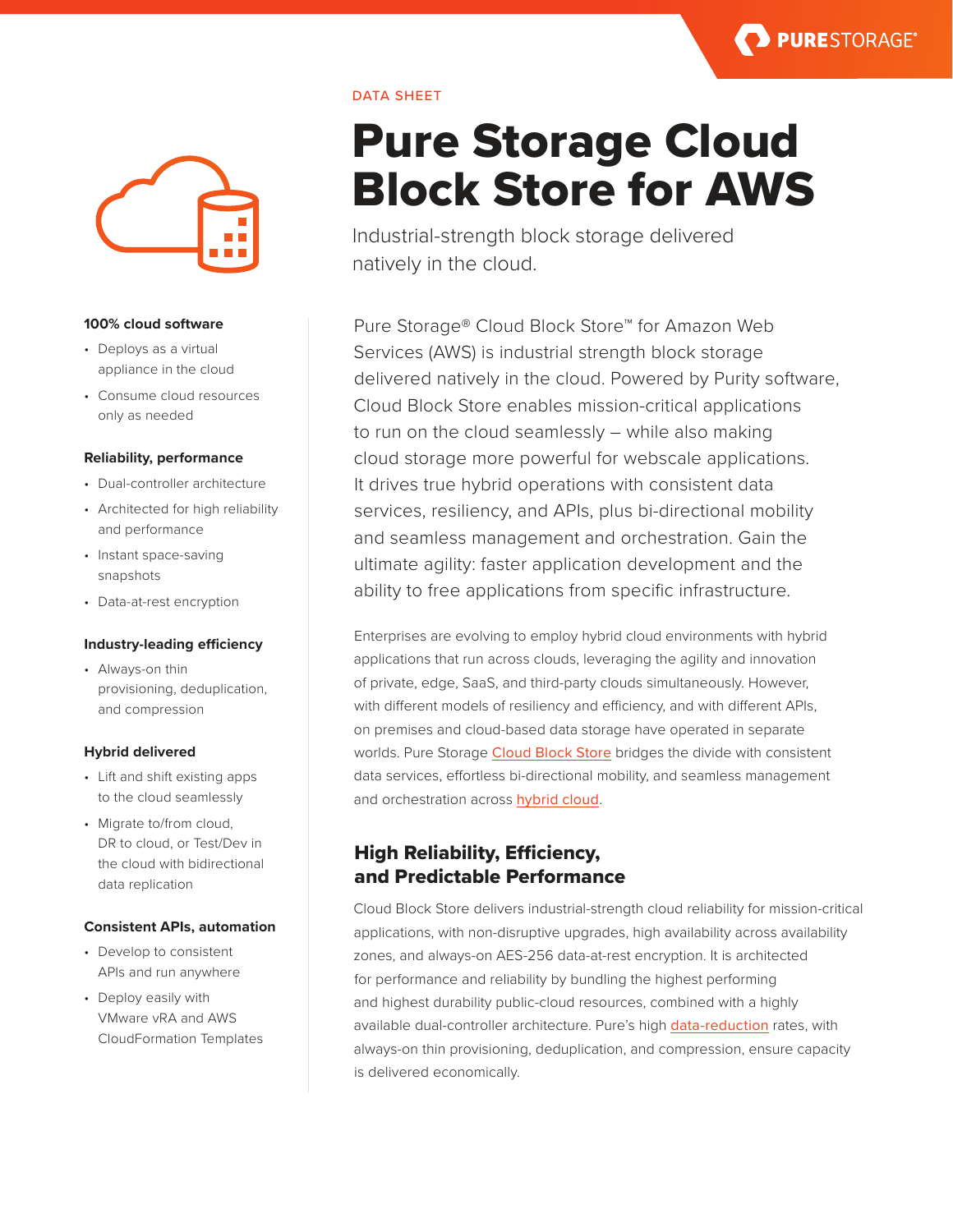Cloud Block Store



# Unify Private and Public Cloud for True Hybrid Benefits

No single cloud fits all environments. Applications require flexible hybrid-cloud options to align workloads with your business needs. With [Pure as-a-Service](https://www.purestorage.com/products/evergreen-storage-service.html), run applications on-premises, co-located or hosted, connected to the public cloud with low-latency interconnects, or within the public cloud with Cloud Block Store. Pure unifies [on-premises and](https://www.purestorage.com/solutions/cloud/data-storage.html)  [public cloud](https://www.purestorage.com/solutions/cloud/data-storage.html) by offering a consistent enterprise-grade experience, a common elastic-cloud experience, and a unified subscription – enabling movement of data between any physical location and AWS, with a single subscription agreement.

# Drive Efficiency via Consistent APIs and Automation

With consistent APIs across your hybrid cloud, application developers can develop to a common storage API and seamlessly transfer existing automation. Developers can, therefore, develop applications once and deploy them across clouds. Further, webscale developers can focus just on application logic and leave reliability to Pure's rich resiliency services. Deploy Cloud Block Store easily using plug-ins for VMware vRA and AWS CloudFormation Templates.

## Get Visibility Across Clouds with Pure1®

The Pure1 cloud data-management platform, extends into Cloud Block Store, enabling a truly unified hybrid experience through seamless management and orchestration between [on-premises and cloud deployments](https://www.purestorage.com/products/cloud-block-storage.html). With it, you can monitor your entire storage footprint across clouds through a single pane of glass.